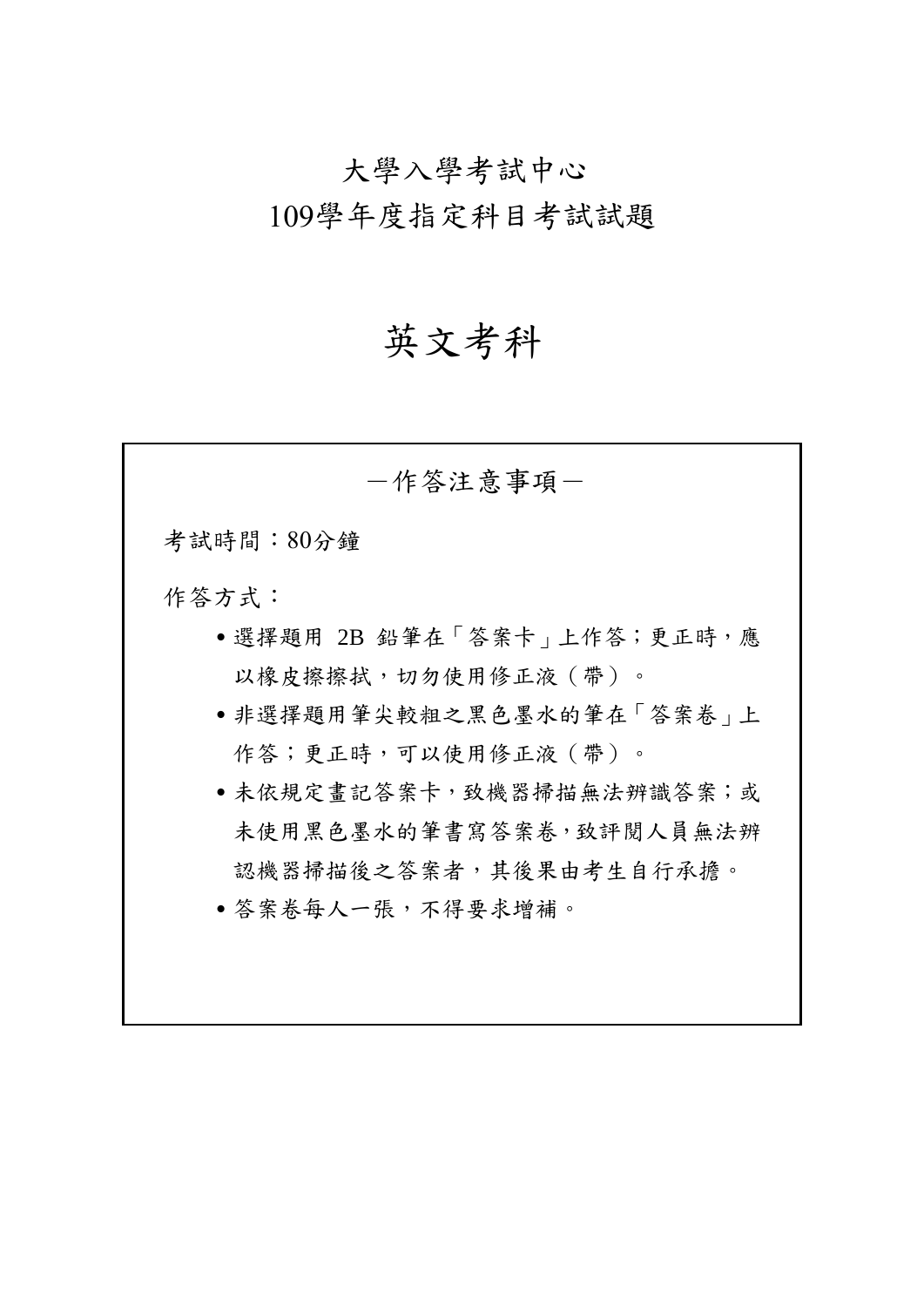## 第壹部分:選擇題 ( 占 **7 2** 分 )

# 一、詞彙 題 ( 占 **1 0** 分 )

| 說明:第1題至第10題,每題有4個選項,其中只有一個是正確或最適當的選項,請畫記在 |                                                          |                               |                                                                                                               |                 |  |
|-------------------------------------------|----------------------------------------------------------|-------------------------------|---------------------------------------------------------------------------------------------------------------|-----------------|--|
| 答案卡之「選擇題答案區」。各題答對者,得1分;答錯、未作答或畫記多於一個選     |                                                          |                               |                                                                                                               |                 |  |
|                                           | 項者,該題以零分計算。                                              |                               |                                                                                                               |                 |  |
| 1.                                        |                                                          |                               | When John proposes an idea, people in his office always lend their support. He feels lucky to have            |                 |  |
|                                           | like them.                                               |                               |                                                                                                               |                 |  |
|                                           | (A) villains                                             | (B) executives (C) colleagues |                                                                                                               | (D) intruders   |  |
|                                           |                                                          |                               | 2. As last year's MVP (Most Valuable Player), Joan is ______ to the basketball team. No other player can      |                 |  |
|                                           | replace her.                                             |                               |                                                                                                               |                 |  |
|                                           | (A) indispensable                                        |                               | (B) comprehensible (C) affordable                                                                             | (D) permissible |  |
| 3.                                        |                                                          |                               | The researcher warned that the results of the study needed to be interpreted with ______ because the          |                 |  |
|                                           | sample size was not big enough to make firm conclusions. |                               |                                                                                                               |                 |  |
|                                           | (A) metaphor                                             | (B) caution                   | $(C)$ enthusiasm                                                                                              | (D) impulse     |  |
|                                           |                                                          |                               | 4. Although the small group of soldiers was greatly ______ by their enemy, they fought with great courage     |                 |  |
|                                           | and finally won the battle.                              |                               |                                                                                                               |                 |  |
|                                           | (A) initiated                                            | (B) contradicted              | (C) outnumbered                                                                                               | (D) triggered   |  |
| 5.                                        |                                                          |                               | Mr. Wise received an award for his _______ to the needy children and the elderly in the neighborhood.         |                 |  |
|                                           | (A) competence                                           | (B) prospect                  | $(C)$ momentum                                                                                                | (D) devotion    |  |
| 6.                                        |                                                          |                               | One simple yet good way to _______ your love for your family is to express it directly in words.              |                 |  |
|                                           | (A) manifest                                             | (B) resemble                  | $(C)$ execute                                                                                                 | (D) instruct    |  |
| 7.                                        |                                                          |                               | Cloning animals has been very controversial. Some people consider it a medical breakthrough, while            |                 |  |
|                                           | others think it is _______ and should be prohibited.     |                               |                                                                                                               |                 |  |
|                                           | (A) legitimate                                           | (B) inclusive                 | (C) unethical                                                                                                 | (D) nonmilitant |  |
|                                           |                                                          |                               | 8. Animals that stay in groups are more likely to find food and detect danger than a ______ animal-           |                 |  |
|                                           | multiple pairs of eyes are better than one.              |                               |                                                                                                               |                 |  |
|                                           | (A) contagious                                           | (B) rigid                     | $(C)$ distinctive                                                                                             | (D) solitary    |  |
|                                           |                                                          |                               | 9. On the first page of her new book, the writer all the people who helped in the publication of the          |                 |  |
|                                           | book.                                                    |                               |                                                                                                               |                 |  |
|                                           | (A) contemplates                                         | (B) acknowledges (C) inquires |                                                                                                               | (D) regulates   |  |
|                                           |                                                          |                               | 10. Due to the recession, it is not easy for people to get ______ paid jobs, even if they are highly educated |                 |  |
|                                           | and well-trained in the field.                           |                               |                                                                                                               |                 |  |
|                                           | (A) compatibly                                           | (B) decently                  | (C) relevantly                                                                                                | (D) virtually   |  |
|                                           | 、 綜 合 測 驗 ( 占 10分 )                                      |                               |                                                                                                               |                 |  |
| 說明:第11題至第20題,每題一個空格,請依文意選出最適當的一個選項,請畫記在答案 |                                                          |                               |                                                                                                               |                 |  |
| 卡之「選擇題答案區」。各題答對者,得1分;答錯、未作答或畫記多於一個選項者,    |                                                          |                               |                                                                                                               |                 |  |
|                                           | 該題以零分計算。                                                 |                               |                                                                                                               |                 |  |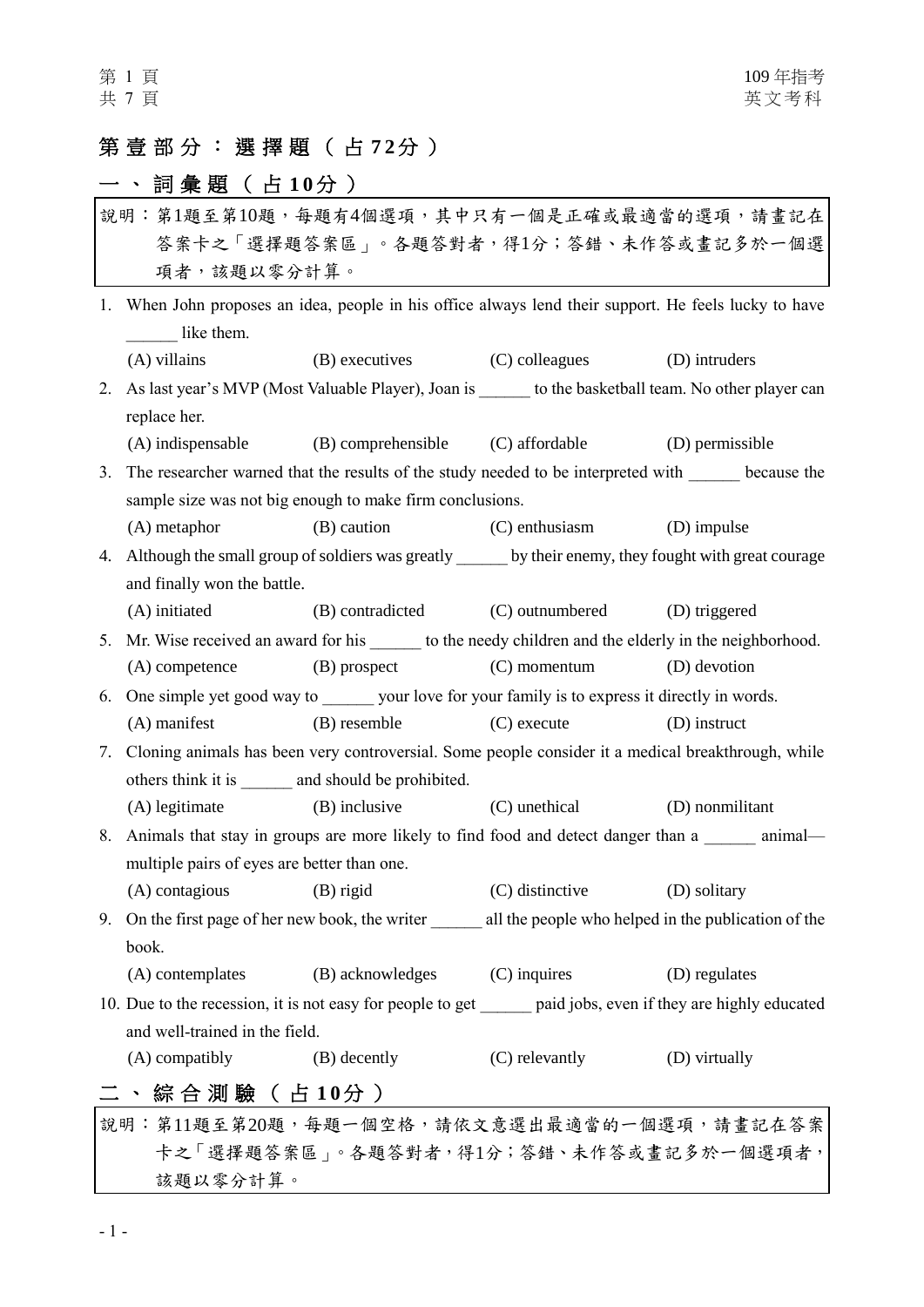#### 第 11 至 15 題為題組

The Consumer Protection Act in Taiwan was enacted on January 11, 1994. The Act demonstrated the government's efforts to protect consumers' rights and interests. The Consumer Protection Commission, the current Consumer Protection Committee, 11 the supervisor and coordinator for the various consumer protection organizations that put this law into practice. In order to improve the well-being of consumers in Taiwan, the Committee advocates fair trade and  $12$  pricing for goods and services. The Committee also organizes educational programs to raise consumer awareness, and is active in assisting consumers involved in 13 with businesses or manufacturers.

Since its establishment, the Consumer Protection Committee has taken measures that emphasize product safety and sanitation. These measures also ensure that all labels and advertisements 14 to regulations. In addition, the Committee collaborates with various international consumer protection organizations to respond to problems involving cross-border trade and business. 15 its regulatory power and administrative resources, the Committee plays a crucial role in protecting consumers in Taiwan.

| 11. (A) serves as   | $(B)$ fights for | (C) persists in  | (D) corresponds to |
|---------------------|------------------|------------------|--------------------|
| 12. $(A)$ prominent | (B) essential    | (C) reasonable   | (D) intensive      |
| 13. (A) references  | (B) shortages    | (C) purchases    | (D) disputes       |
| 14. $(A)$ conform   | (B) conformed    | $(C)$ conforming | (D) to conform     |
| 15. $(A)$ From      | (B) With         | $(C)$ Despite    | (D) Beyond         |

#### 第 16 至 20 題為題組

Scientific discovery can take various forms. One of them is "serendipity," the luck of finding valuable things unintentionally. Serendipity was at work when Alexander Fleming discovered penicillin, the antibiotic miracle.

Fleming had long been known for having an untidy laboratory. One morning in 1928, this 16 proved very fortunate. It was his first day coming back to work after a long vacation. Before the vacation, he 17 in the sink a number of petri dishes in which he had been growing bacteria. While he was sorting through the long 18 dishes of germs that morning, he observed that some of the dishes were contaminated with a fungus, which had ruined his experiment. He was about to 19 the dishes, but he noticed that in one dish, the bacteria had failed to grow in the area around the fungus. This accidental finding gave rise to subsequent research that led to the discovery of penicillin—a drug that has since saved millions of lives.

Chance 20 , however, may not be enough to make key discoveries like this. The scientist must have a prepared and open mind to detect the importance of the unforeseen incident and to use it constructively.

| (B) opinion   | (C) scandal    | (D) disorder         |
|---------------|----------------|----------------------|
| (B) had piled | (C) was piling | (D) might have piled |
| (B) excluded  | (C) unattended | (D) misunderstood    |
| $(B)$ get off | $(C)$ catch up | (D) carry on         |
| (B) alike     | $(C)$ above    | (D) ahead            |
|               |                |                      |

## 三、文意選填 ( 占 **1 0**分 )

說明:第21題至第30題,每題一個空格,請依文意在文章後所提供的(A)到(L)選項中分別選 出最適當者,並將其英文字母代號畫記在答案卡之「選擇題答案區」。各題答對者, 得1分;答錯、未作答或畫記多於一個選項者,該題以零分計算。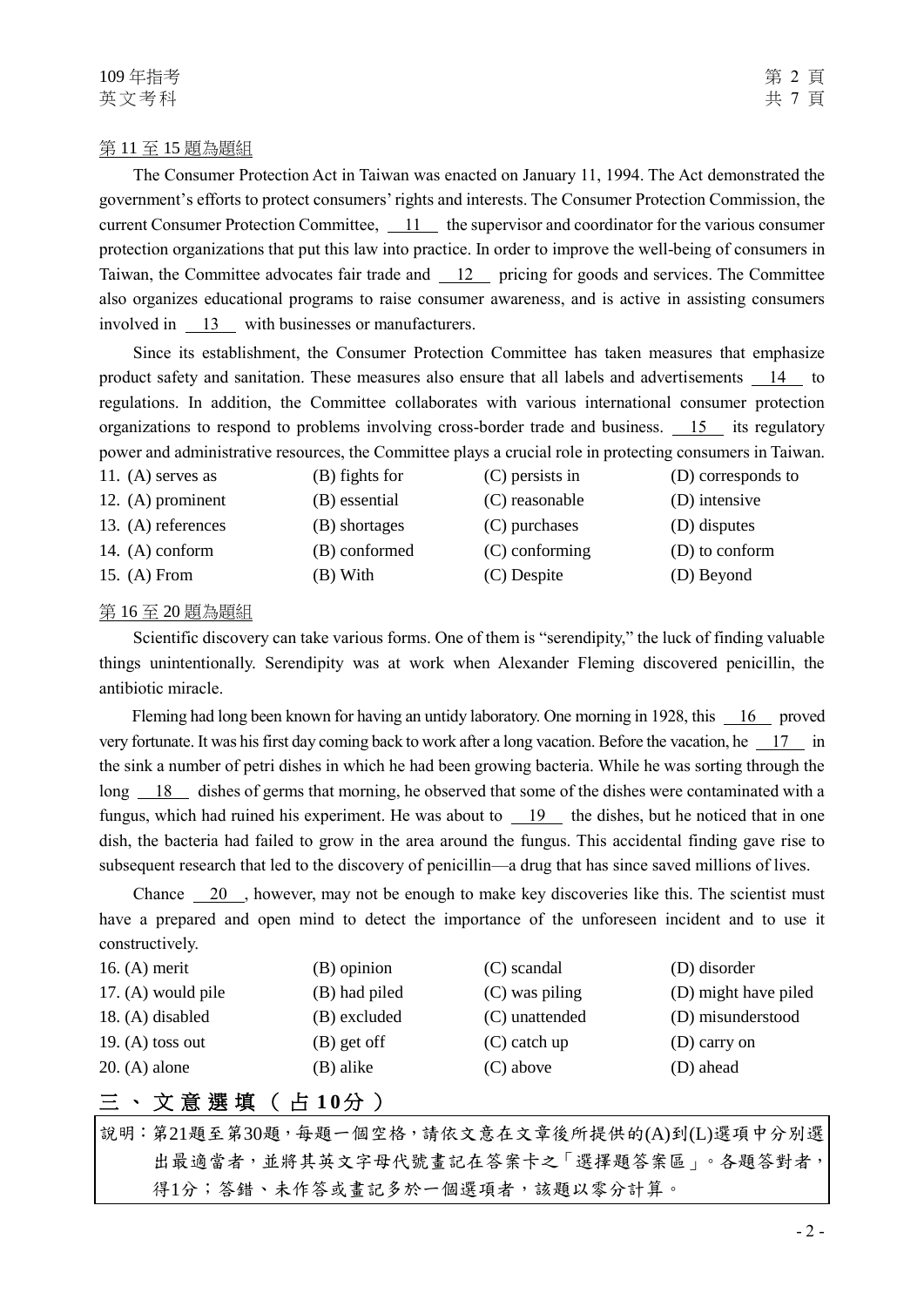#### 第 21 至 30 題為題組

Robert Stroud  $(1890-1963)$  was an American prisoner who reared and sold birds and became an ornithologist while in prison. He became known as the "Birdman of Alcatraz." Despite this  $\frac{21}{10}$ , he actually kept birds only at Leavenworth Prison, before he was transferred to Alcatraz.

Stroud is one of the most notorious criminals in American history. He was convicted of first-degree murder and sentenced to death by hanging in 1916. His mother desperately  $\frac{22}{\pi}$  for his life. Finally, in 1920, President Woodrow Wilson changed his death sentence to life 23 without parole. But because of Stroud's unpredictable and violent outbursts, the warden directed that Stroud be placed in a 24 unit to live out his sentence in total isolation.

While at Leavenworth (1912-1942), Stroud developed a  $\overline{25}$  interest in birds after finding an injured sparrow in the prison yard. He was given a special right to  $\frac{26}{100}$  birds and maintain a lab inside his two prison cells. It was felt that this activity would allow for productive use of his time. As a result of this 27 , Stroud was able to author two books on canaries and their diseases. He had raised nearly 300 birds in his cells, carefully studying their habits and physiology. He even developed and marketed medicines for various kinds of bird 28 . Although it is widely debated whether the remedies he developed were 29, Stroud was able to make scientific observations that would later benefit research on the canary species.

In 1942, Stroud was transferred to Alcatraz. He spent the next seventeen years there, but was not allowed to keep pets. While there, he wrote two more manuscripts, but these were never published because it was 30 by the prison authorities. In 1963, he died in a medical center in Missouri.

(A) keen (B) breed (C) release (D) banned (E) supportive (F) imprisonment (G) illness (H) separated (I) nickname (J) effective (K) pleaded (L) privilege

## 四、篇章結構 ( 占 **1 0**分 )

說明:第31題至第35題,每題一個空格。請依文意在文章後所提供的(A)到(F)選項中分別選 出最適當者,填入空格中,使篇章結構清晰有條理,並將其英文字母代號畫記在答 案卡之「選擇題答案區」。各題答對者,得2分;答錯、未作答或畫記多於一個選項 者,該題以零分計算。

第 31 至 35 題為題組

Gladiators were combatants who fought against criminals, wild animals, and each other during the time of the Roman Empire. They were armed with deadly weapons and in most cases fought till either one of them accepted defeat or was killed. 31 Roman people enjoyed the sight of blood and violent death. They crowded into the arenas to watch gladiator games, just like we watch football, baseball, and tennis matches today.

32 Some were slaves bought from different lands under Roman control, and some were prisoners of war. Most of the others were volunteers, a group which once accounted for half of all gladiators. The majority of the gladiators were Thracians, Gauls, and Africans. These combatants were generally skilled fighters and were paid for their services. 33 All of the fighters, both male and female, were well looked after by their owners and rewarded after winning fights.

Roman historians sometimes called gladiators *hordearii*, a Latin term which means "barley eaters" in English. 34 Chemical analyses of the bones found in a gladiator graveyard indicated that the typical food eaten by gladiators was wheat, barley, and beans. 35 In addition to a plant-heavy diet, gladiators drank plant ashes to fortify the body after physical exertion and to promote better bone healing. The diet that gladiators followed may be unconventional by modern athletic standards, but in the days of the Romans, this was the diet of heroes.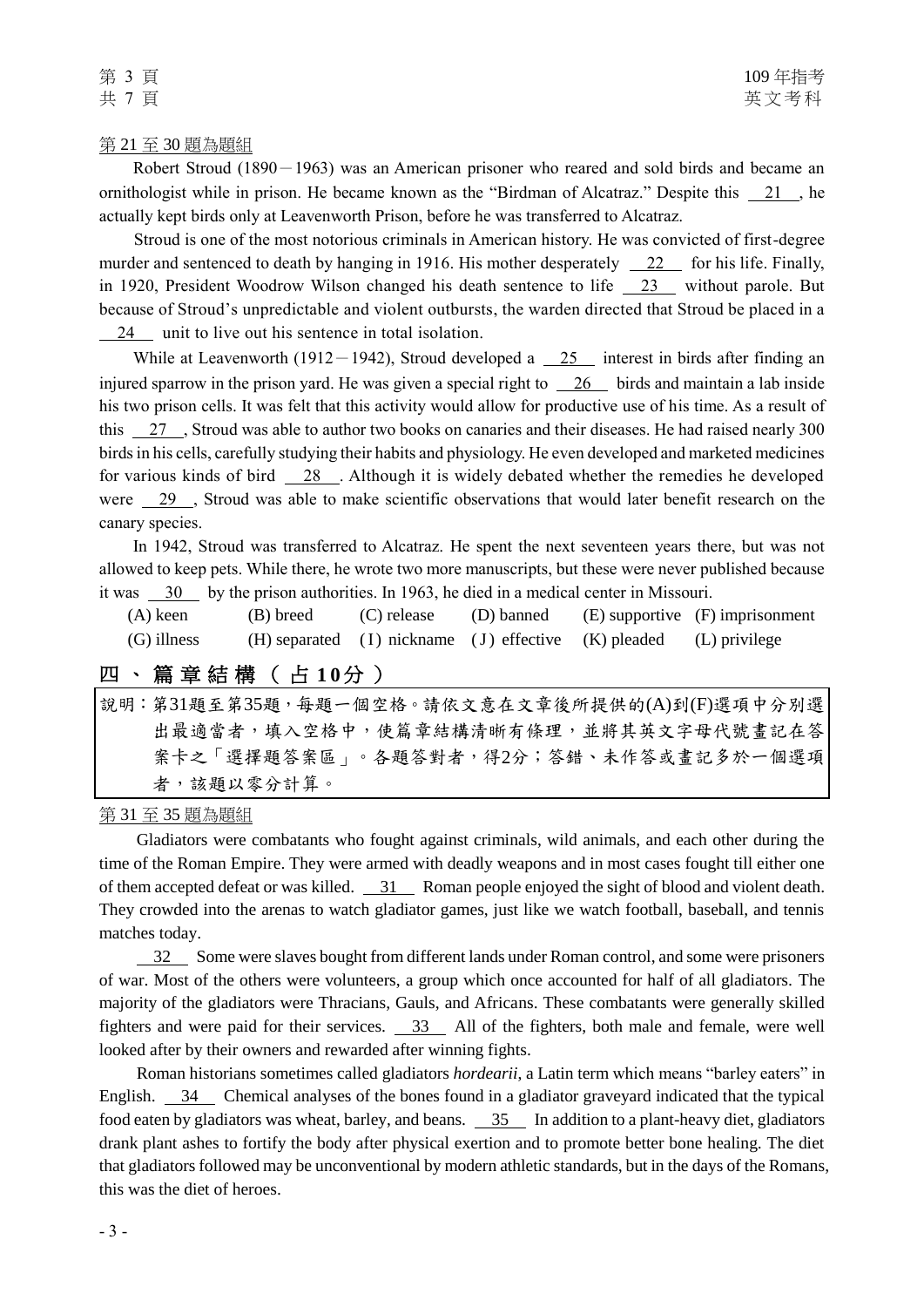- (A) Gladiators were recruited from different sources.
- (B) The origins of gladiators were obscure and mysterious.
- (C) Recent research findings suggest that this name was likely literal.
- (D) There is evidence to suggest that females also participated in gladiator contests.
- (E) Gladiators fought for the entertainment of Rome's rich and mighty, as well as for the public.
- (F) Also, there was little sign of meat or dairy products in the diet of almost all of these professional fighters.

## 五、閱讀測驗 ( 占 **3 2**分 )

說明︰第36題至第51題,每題請分別根據各篇文章之文意選出最適當的一個選項,請畫記 在答案卡之「選擇題答案區」。各題答對者,得2分;答錯、未作答或畫記多於一個 選項者,該題以零分計算。

#### 第 36 至 39 題為題組

Early civilizations often built drainage systems in urban areas to handle rainwater that ran down the street during a storm. The Romans constructed elaborate systems that also drained wastewater from the public baths. However, as the population of the cities grew, the old drainage systems became overloaded. During the Industrial Revolution, manufacturing waste was added to sewage, which increased the need for more efficient sewage treatment. In the mid-19<sup>th</sup> century, the first steps were taken to treat wastewater.

Sewage or wastewater treatment in modern times is the process of removing harmful physical, chemical, and biological elements from wastewater and house sewage. The whole process starts with screening out large objects such as paper and wood, and removing heavy materials like dirt. The screened wastewater is then ready to go through a series of concrete tanks for further treatment. In the second step, the sewage passes into the primary tanks. Here, human waste, called sludge, settles to the bottom while oils and grease float to the top, where they are collected. At the same time, organic matter like eggshells or coffee grounds in the sewage is broken down into smaller substances. The remaining sewage then enters the secondary tanks for the third stage of treatment. The solids that were not treated in the primary tanks are removed here through decomposition, which digests the material. Then, the liquid sewage is filtered through sand. This filtering process gets rid of almost all bacteria, as well as other solid particles that remain in the water. Finally, the wastewater flows into the last tanks, where the chemical chlorine is added to kill the remaining bacteria. After the bacteria are destroyed, the chlorine is eliminated from the water, and the treated clean water is discharged into a river or the ocean.

36. What is the passage mainly about?

|  | (A) The elements of sewage.                                                                                      | (B) The treatment of wastewater.             |  |
|--|------------------------------------------------------------------------------------------------------------------|----------------------------------------------|--|
|  | (C) The history of draining systems.                                                                             | (D) The ways to control manufacturing waste. |  |
|  | 37. Which of the following is <b>NOT</b> a reason for developing more effective systems to deal with wastewater? |                                              |  |
|  | (A) Population growth.                                                                                           | (B) Increasing manufacturing waste.          |  |
|  | (C) Overloaded drainage systems.                                                                                 | (D) Heavy rainfall due to climate change.    |  |
|  | 38. Which of the following can be removed in the primary tanks?                                                  |                                              |  |
|  | $(A)$ Wood.                                                                                                      | (B) Heavy material.                          |  |
|  | $(C)$ Grease.                                                                                                    | (D) Organic matter.                          |  |
|  | 39. What is the main reason that liquid sewage needs to go through sand?                                         |                                              |  |
|  | (A) To eliminate bacteria.                                                                                       | (B) To drain water.                          |  |
|  | (C) To dissolve solid particles.                                                                                 | (D) To remove oil.                           |  |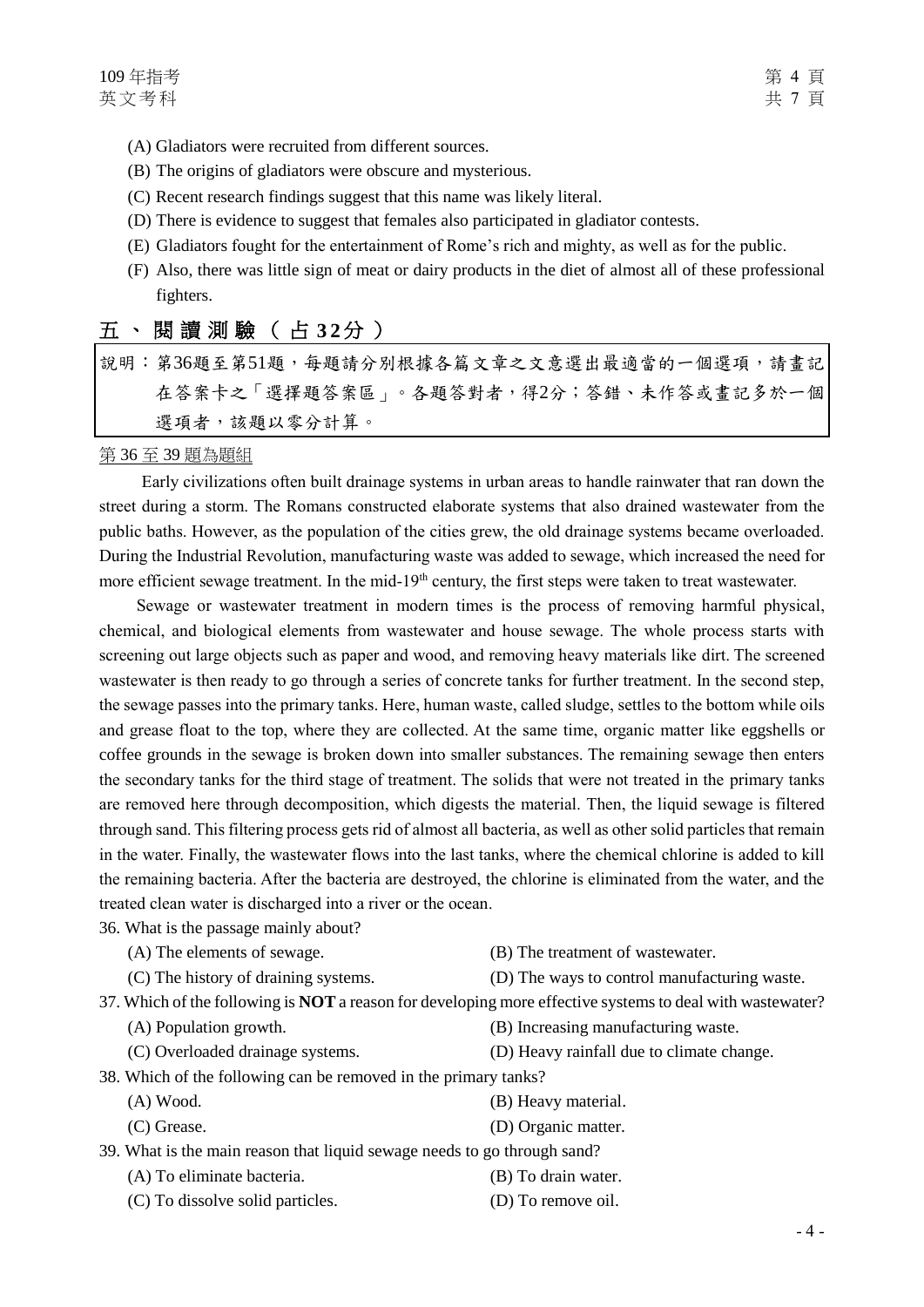### 第 40 至 43 題為題組

The planet's deepest point is in the Pacific Ocean's Mariana Trench, which lies miles below the sea surface. According to a new study published in *Nature Ecology & Evolution*, even in this remote locale, creatures cannot escape pollution.

A team of researchers recently sent a remotely operated vehicle into the depths of the Mariana Trench. They found that extraordinarily high levels of forbidden industrial chemicals are contaminating marine life more than 7 miles deep in the trench. The small hard-shelled marine life that the robotic submarine brought to the surface was polluted with toxic chemicals, with toxin levels 50 times greater than those of the most heavily polluted rivers in the world.

These pollution levels were not the only alarming aspect of the discovery. The types of compounds found were all considered "persistent organic pollutants" (POPs), meaning they stick around in the environment for a very long time. Two of the most prevalent types are PCBs and PBDEs. PCBs were once used in many industrial applications, but were outlawed in the United States in the 1970s after being linked to cancer. Similarly, PBDEs were used in a wide range of products—from electronics to couch cushions. Neither chemical breaks down in the environment.

These compounds stick to the surface of materials like plastic. Many creatures mistakenly eat this colorful but toxic material, causing the POPs to build up in their bodies, lurking in their fat tissues. When these sea creatures die, their **POP-riddled** bodies sink to the ocean floor, where deep-sea marine life eat their remains. POPs are therefore transferred to other creatures along the food chain.

The Mariana Trench is many miles away from any industrial source. This suggests that these pollutants travel over long distances despite having been prohibited worldwide decades ago.

40. What is the passage mainly about?

- (A) The decrease of polluted creatures in the food chain.
- (B) Using remote control in research on marine pollution.
- (C) Pollution of the deep sea by persistent toxic chemicals.
- (D) Types of chemical pollution caused by industrial applications.
- 41. Which of the following is closest in meaning to "**POP-riddled**" in paragraph 4?
	- (A) Operated by POPs. (B) Filled with POPs.
	- (C) Completed with POPs. (D) Discarded by POPs.
- -
- 
- 42. According to the passage, which of the following statements is true?
	- (A) PCBs are often used in making electronic products.
	- (B) Chemicals washed down to the ocean stay on the surface.
	- (C) The deepest point of the Mariana Trench is free from pollution.
	- (D) A robotic vehicle was used to help study pollution in the Mariana Trench.
- 43. Which of the following can be inferred from the passage?
	- (A) Marine pollution poses a threat to human health.
	- (B) Strict regulations are being developed to stop ocean pollution.
	- (C) PCBs and PBDEs become less harmful over long periods of time.
	- (D) Chemical pollution is more serious in rivers than in industrial areas.

### 第 44 至 47 題為題組

The All Blacks, New Zealand's national rugby team, is widely credited for bringing the "haka" to the world stage. Immediately before kick-off, the whole team will issue a warlike chant, stamping their feet, slapping their thighs, rolling their eyes, flicking their tongues, and making aggressive gestures in unison. This performance before each match, which is intended to heighten their morale and intimidate opponents, is a sight to behold. No other international sporting team possesses a pre-match ritual as powerful as the famed All Blacks haka.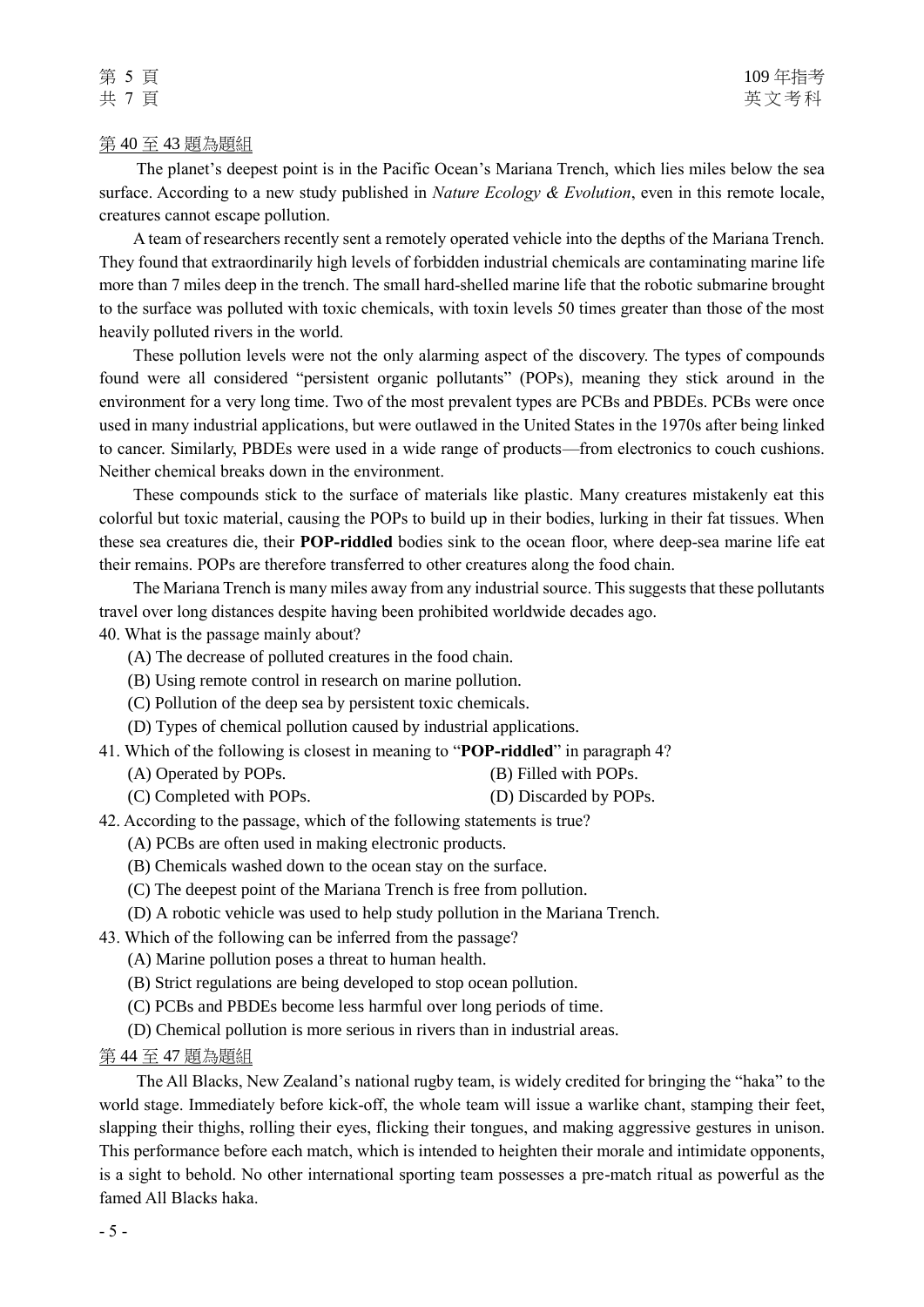What does "haka" mean? Haka is often thought of as a broad term for Māori war dances traditionally used to intimidate the enemy and prepare the warriors for battle. Most people believe it was performed either on the battlefield prior to engaging the enemy, or as the warriors were leaving their own village en route to a battle. But in the language of Māori, the word haka simply means a dance. The dance is accompanied by a chant that expresses emotions or tells ancient stories. While many haka should be performed by males, there are some haka that can be performed by anyone, male or female. There are even some women-only haka.

Thanks to the All Blacks, two of the haka have become widely renowned: *Ka Mate* and *Kapa o Pango*. The former was composed by a Māori chief in the early 1800s about how he outsmarted his enemies. It was first performed by the All Blacks in 1906. The latter was written specifically for the team in 2005. They are now performed interchangeably by the All Blacks.

Today, different varieties of haka are performed on various ceremonial occasions—from receiving distinguished guests to birthdays, weddings, or the funerals of chiefs and people of high status. Though the **practice** had traditionally been limited to Māori communities, it has now spread far beyond that. Māori and New Zealanders of European heritage alike view doing the haka with a sense of pride, both on the rugby field and outside it. The haka has become the most recognizable symbol of New Zealanders as a people. 44.Which of the following best describes the tone of this article?

| (A) Cynical.                                                                                            | (B) Humorous.    | (C) Pessimistic.                        | (D) Respectful. |
|---------------------------------------------------------------------------------------------------------|------------------|-----------------------------------------|-----------------|
| 45. According to the passage, for what purpose do the All Blacks perform the haka?                      |                  |                                         |                 |
| (A) To anger their opponents.                                                                           |                  | (B) To gain public attention and fame.  |                 |
| (C) To boost their own spirits.                                                                         |                  | (D) To show respect to their ancestors. |                 |
| 46. Which of the following is closest in meaning to the word " <b>practice</b> " in the last paragraph? |                  |                                         |                 |
| (A) Sport.                                                                                              | (B) Performance. | (C) Competition.                        | (D) Occupation. |

- 47. According to the passage, which of the following statements is true?
	- (A) The traditional Māori haka is limited to use by male Māori warriors in battle.
	- (B) The original meaning of haka in Māori is a war dance accompanied by songs.
	- (C) The All Blacks have taken turns performing *Ka Mate* and *Kapa o Pango* since 1906.
	- (D) Haka are now used for important events by both Māori and non-Māori New Zealanders.

#### 第 48 至 51 題為題組

In 2015, President Obama of the USA signed the Every Student Succeeds Act (ESSA), replacing the Bush-era No Child Left Behind (NCLB) that had been in effect since 2001. This new Act provides states with more decision-making power regarding curriculum, instruction, and assessment. Below are some bigpicture ideas influencing many states as they approach the assessment task.

One important idea is flexibility. For years, states have used standardized K-12 assessments, similar to the SAT and ACT for college application, to measure student achievement. They are easy to use, but they fail to give a complete picture of how a student is progressing. Thus, states are rethinking one-sizefits-all standardized assessments and are instead considering personalized, student-centered assessments in schools. Obviously, the task is difficult and time-consuming. Fortunately, modern technology can help solve this **dilemma**. For instance, computer adaptive assessments can automatically adjust questions based on a student's performances on the previous questions. This mechanism prevents the computer from giving questions that are obviously too easy or too difficult for the student. It thus allows teachers to quickly assess a student's level of understanding and provide instant feedback to help in the learning process.

Another idea is multi-subject testing. Several states have started to incorporate subjects beyond the traditional math and reading items in their K-12 assessments. All 50 states include tests on science at least twice prior to senior high school, and some are now starting to include social studies, government, or economics. Some states are also moving toward assessing multiple subjects on one test, for example, reading and social studies.